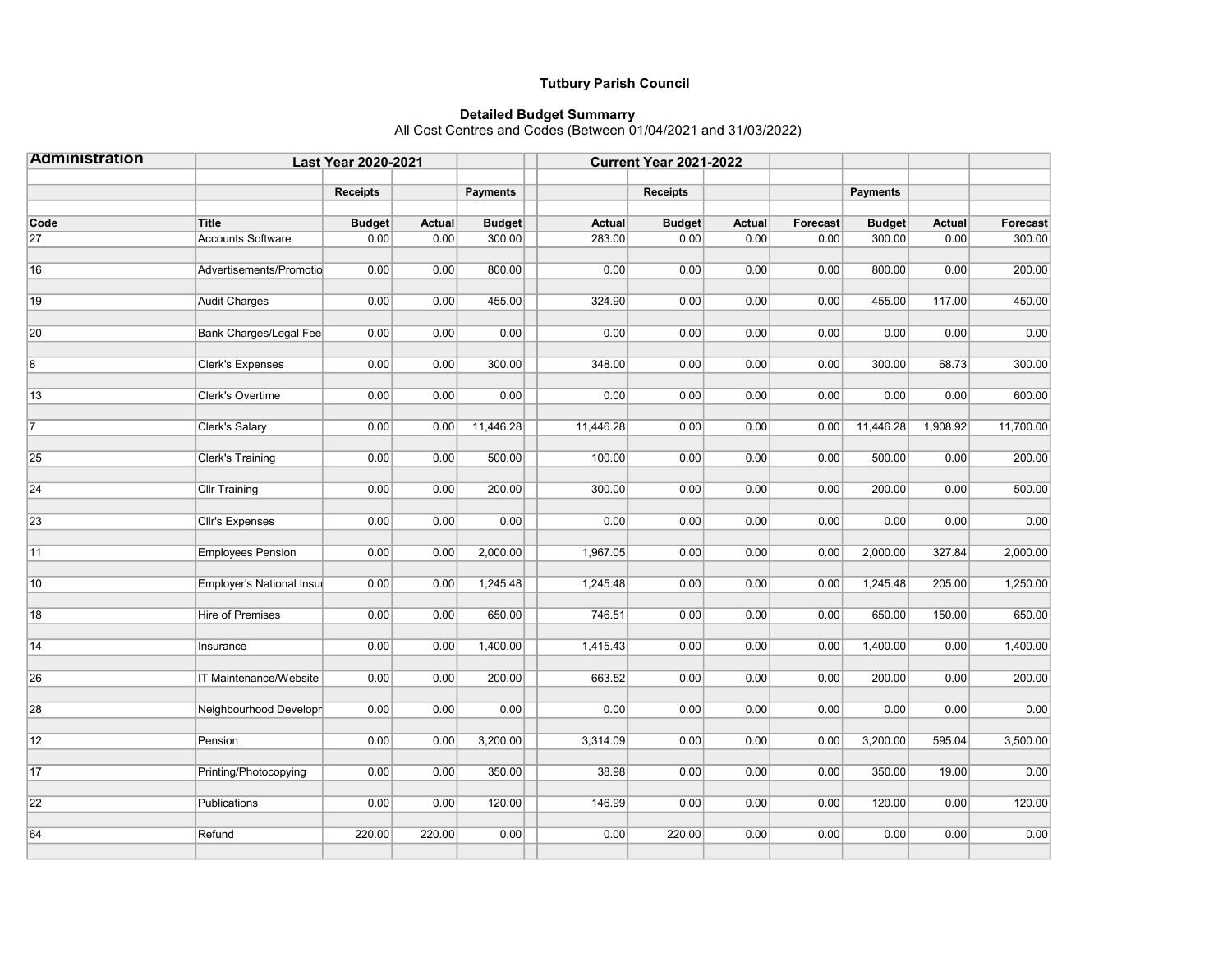| 15                         | Stationery                    | 0.00                       | 0.00          | 120.00                        | 29.24         | 0.00                          | 0.00          | 0.00     | 120.00           | 10.20         | 80.00     |
|----------------------------|-------------------------------|----------------------------|---------------|-------------------------------|---------------|-------------------------------|---------------|----------|------------------|---------------|-----------|
| 21                         | Subscriptions                 | 0.00                       | 0.00          | 800.00                        | 1,190.00      | 0.00                          | 0.00          | 0.00     | 800.00           | 173.00        | 800.00    |
|                            |                               | 220.00                     | 220.00        | 24,086.76                     | 23,559.47     | 220.00                        | 0.00          |          | $0.00$ 24,086.76 | 3,574.73      | 24,250.00 |
| <b>Capital</b>             |                               | <b>Last Year 2020-2021</b> |               |                               |               | <b>Current Year 2021-2022</b> |               |          |                  |               |           |
|                            |                               | <b>Receipts</b>            |               | <b>Payments</b>               |               | <b>Receipts</b>               |               |          | <b>Payments</b>  |               |           |
| Code                       | Title                         | <b>Budget</b>              | <b>Actual</b> | <b>Budget</b>                 | <b>Actual</b> | <b>Budget</b>                 | <b>Actual</b> | Forecast | <b>Budget</b>    | <b>Actual</b> | Forecast  |
| 63                         | Picnic tables                 | 0.00                       | 0.00          | 2,000.00                      | 0.00          | 0.00                          | 0.00          | 0.00     | 2,000.00         | 0.00          | 2,000.00  |
|                            |                               | 0.00                       | 0.00          | 2,000.00                      | 0.00          | 0.00                          | 0.00          | 0.00     | 2,000.00         | 0.00          | 2,000.00  |
| <b>Contingency</b>         | Last Year 2020-2021           |                            |               | <b>Current Year 2021-2022</b> |               |                               |               |          |                  |               |           |
|                            |                               | <b>Receipts</b>            |               | <b>Payments</b>               |               | <b>Receipts</b>               |               |          | <b>Payments</b>  |               |           |
| Code                       | Title                         | <b>Budget</b>              | <b>Actual</b> | <b>Budget</b>                 | <b>Actual</b> | <b>Budget</b>                 | <b>Actual</b> | Forecast | <b>Budget</b>    | <b>Actual</b> | Forecast  |
| 52                         | <b>Admin Contingency</b>      | 0.00                       | 0.00          | 3,000.00                      | 0.00          | 0.00                          | 0.00          | 0.00     | 3,000.00         | 0.00          |           |
| 59                         | Earmarked High Street In      | 0.00                       | 0.00          | 3,000.00                      | 0.00          | 0.00                          | 0.00          | 0.00     | 3,000.00         | 0.00          | 7,000.00  |
| 56                         | Earmarked Laptop              | 0.00                       | 0.00          | 1,000.00                      | 0.00          | 0.00                          | 0.00          | 0.00     | 1,000.00         | 0.00          | 1,000.00  |
| 54                         | Election                      | 0.00                       | 0.00          | 5,000.00                      | 0.00          | 0.00                          | 0.00          | 0.00     | 5,000.00         | 0.00          | 5,000.00  |
| 61                         | Footpath Development          | 0.00                       | 0.00          | 1,000.00                      | 0.00          | 0.00                          | 0.00          | 0.00     | 1,000.00         | 0.00          | 1,000.00  |
| 58                         | Parking Project               | 0.00                       | 0.00          | 4,000.00                      | 0.00          | 0.00                          | 0.00          | 0.00     | 4,000.00         | 0.00          | 0.00      |
| 60                         | Playing fields equipment      | 0.00                       | 0.00          | 2,500.00                      | 0.00          | 0.00                          | 0.00          | 0.00     | 2,500.00         | 0.00          | 2,500.00  |
| 53                         | <b>TOSCA/Community Pled</b>   | 0.00                       | 0.00          | 4,000.00                      | 0.00          | 0.00                          | 0.00          | 0.00     | 4,000.00         | 0.00          | 2,000.00  |
| 57                         | <b>Tutbury Community supp</b> | 0.00                       | 0.00          | 4,000.00                      | 0.00          | 0.00                          | 0.00          | 0.00     | 4,000.00         | 0.00          | 10,000.00 |
|                            |                               | 0.00                       | 0.00          | 27,500.00                     | 0.00          | 0.00                          | 0.00          |          | $0.00$ 27,500.00 | 0.00          | 28,500.00 |
| <b>Highways, Footpaths</b> |                               | Last Year 2020-2021        |               |                               |               | <b>Current Year 2021-2022</b> |               |          |                  |               |           |
|                            |                               | Receipts                   |               | <b>Payments</b>               |               | <b>Receipts</b>               |               |          | <b>Payments</b>  |               |           |
|                            |                               |                            |               |                               |               |                               |               |          |                  |               |           |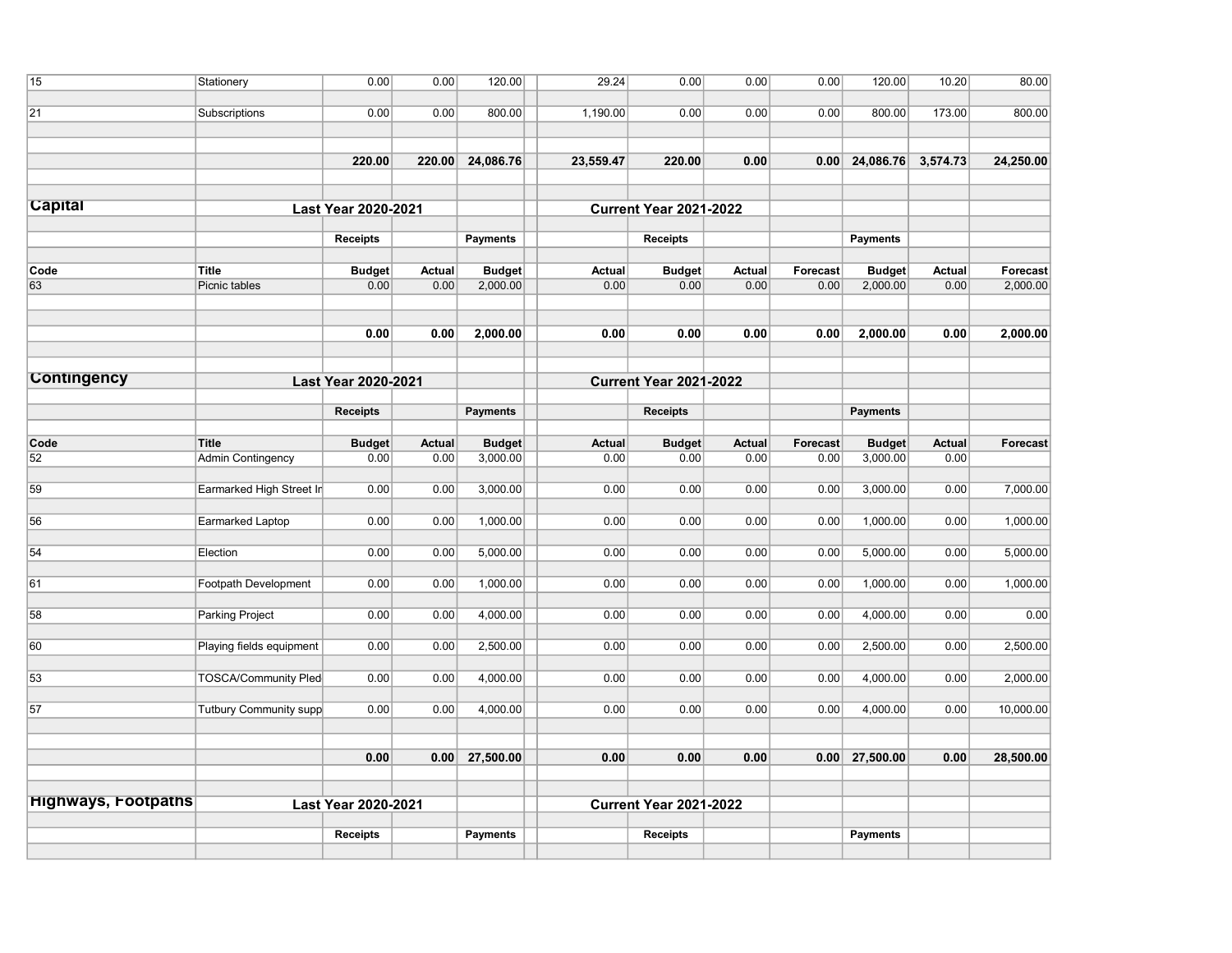| Code                    | <b>Title</b>                   | <b>Budget</b>              | Actual              | <b>Budget</b>   | Actual        | <b>Budget</b>                 | Actual              | Forecast  | <b>Budget</b>   | Actual        | Forecast  |
|-------------------------|--------------------------------|----------------------------|---------------------|-----------------|---------------|-------------------------------|---------------------|-----------|-----------------|---------------|-----------|
| 30                      | <b>Bus Shelter Maintenance</b> | 0.00                       | 0.00                | 1,000.00        | 428.02        | 0.00                          | 0.00                | 0.00      | 1,000.00        | 0.00          | 1,000.00  |
| 32                      | <b>Planter Maintenance</b>     | 0.00                       | 0.00                | 2,000.00        | 1,379.36      | 0.00                          | 0.00                | 0.00      | 2,000.00        | 0.00          | 5,500.00  |
|                         |                                |                            |                     |                 |               |                               |                     |           |                 |               |           |
| 31                      | Rights of Way Maintenan        | 0.00                       | 0.00                | 1,000.00        | 350.00        | 0.00                          | 0.00                | 0.00      | 1,000.00        | 50.00         | 1,000.00  |
| 29                      | Street & Bus Shelter Clea      | 0.00                       | 0.00                | 4,000.00        | 3,718.00      | 0.00                          | 0.00                | 0.00      | 4,000.00        | 676.00        | 4,200.00  |
|                         |                                | 0.00                       | 0.00                |                 |               | 0.00                          | 0.00                | 0.00      | 8,000.00        |               | 11,700.00 |
|                         |                                |                            |                     | 8,000.00        | 5,875.38      |                               |                     |           |                 | 726.00        |           |
| <b>Income</b>           |                                | <b>Last Year 2020-2021</b> |                     |                 |               | <b>Current Year 2021-2022</b> |                     |           |                 |               |           |
|                         |                                | <b>Receipts</b>            |                     | <b>Payments</b> |               | <b>Receipts</b>               |                     |           | <b>Payments</b> |               |           |
|                         |                                |                            |                     |                 |               |                               |                     |           |                 |               |           |
| Code                    | <b>Title</b>                   | <b>Budget</b>              | <b>Actual</b>       | <b>Budget</b>   | <b>Actual</b> | <b>Budget</b>                 | <b>Actual</b>       | Forecast  | <b>Budget</b>   | <b>Actual</b> | Forecast  |
| $\overline{2}$          | <b>ESBC Tax Support</b>        | 2,001.00                   | 2,001.00            | 0.00            | 0.00          | 2,001.00                      | 1,000.50            | 2,001.00  | 0.00            | 0.00          |           |
| 3                       | Interest                       | 11.00                      | 5.64                | 0.00            | 0.00          | 11.00                         | 0.36                | 5.00      | 0.00            | 0.00          | 0.00      |
|                         |                                |                            |                     |                 |               |                               |                     |           |                 |               |           |
| $\sqrt{5}$              | <b>Other Grants/Donations</b>  | 0.00                       | 0.00                | 0.00            | 0.00          | 0.00                          | 0.00                | 0.00      | 0.00            | 0.00          | 0.00      |
| 4                       | Playing Fields Charges         | 500.00                     | 0.00                | 0.00            | 0.00          | 500.00                        | 0.00                | 0.00      | 0.00            | 0.00          | 0.00      |
| 1                       | Precept                        | 45,846.08                  | 45,846.08           | 0.00            | 0.00          | 45,846.08                     | 22,870.71           | 45,741.42 | 0.00            | 0.00          | 0.00      |
| 6                       | <b>VAT Reclaim</b>             | 0.00                       | 0.00                | 0.00            | 0.00          | 0.00                          | 0.00                | 0.00      | 0.00            | 0.00          | 0.00      |
|                         |                                |                            |                     |                 |               |                               |                     |           |                 |               |           |
|                         |                                |                            | 48,358.08 47,852.72 | 0.00            | 0.00          |                               | 48,358.08 23,871.57 | 47,747.42 | 0.00            | 0.00          | 0.00      |
| <b>Parks &amp; Open</b> |                                | Last Year 2020-2021        |                     |                 |               | <b>Current Year 2021-2022</b> |                     |           |                 |               |           |
|                         |                                | <b>Receipts</b>            |                     | <b>Payments</b> |               | <b>Receipts</b>               |                     |           | <b>Payments</b> |               |           |
|                         |                                |                            |                     |                 |               |                               |                     |           |                 |               |           |
| Code                    | Title                          | <b>Budget</b>              | <b>Actual</b>       | <b>Budget</b>   | Actual        | <b>Budget</b>                 | Actual              | Forecast  | <b>Budget</b>   | Actual        | Forecast  |
| 37                      | Caretaker Contract             | 0.00                       | 0.00                | 0.00            | 0.00          | 0.00                          | 0.00                | 0.00      | 0.00            | 0.00          | 0.00      |
| 36                      | Changing Room Mainten          | 0.00                       | 0.00                | 2,000.00        | 682.66        | 0.00                          | 0.00                | 0.00      | 2,000.00        | 81.00         | 2,000.00  |
| 38                      | Changing Room Power &          | 0.00                       | 0.00                | 850.00          | 547.07        | 0.00                          | 0.00                | 0.00      | 850.00          | 79.72         | 850.00    |
|                         |                                |                            |                     |                 |               |                               |                     |           |                 |               |           |
| 40                      | Churchyard Maintenance         | 0.00                       | 0.00                | 3,000.00        | 2,050.00      | 0.00                          | 0.00                | 0.00      | 3,000.00        | 0.00          | 2,500.00  |
| 39                      | <b>Closed Church Yard Mow</b>  | 0.00                       | 0.00                | 3,000.00        | 1,050.00      | 0.00                          | 0.00                | 0.00      | 3,000.00        | 150.00        | 3,000.00  |
| 41                      | Elm Lane                       | 0.00                       | 0.00                | 200.00          | 90.31         | 0.00                          | 0.00                | 0.00      | 200.00          | 58.25         | 300.00    |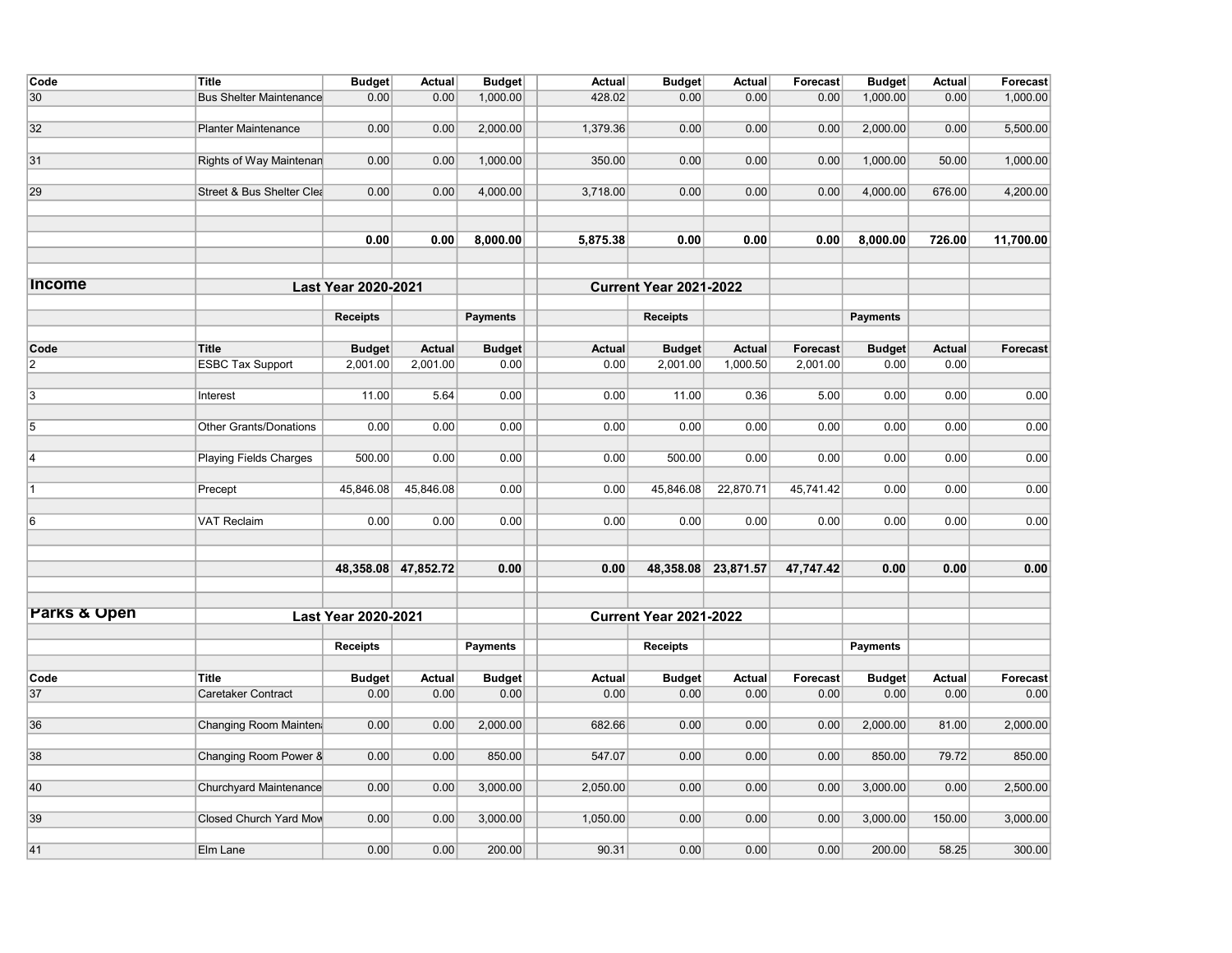| 34         | Playing Field Maintenanc     | 0.00                       | 0.00          | 3,000.00        | 1,160.00      | 0.00                          | 0.00      | 0.00       | 3,000.00           | 0.00          | 1,500.00   |
|------------|------------------------------|----------------------------|---------------|-----------------|---------------|-------------------------------|-----------|------------|--------------------|---------------|------------|
|            |                              |                            |               |                 |               |                               |           |            |                    |               |            |
| 35         | Playing Fields Mowing Co     | 0.00                       | 0.00          | 3,200.00        | 0.00          | 0.00                          | 0.00      | 0.00       | 3,200.00           | 2,500.00      | 3,200.00   |
|            |                              |                            |               |                 |               |                               |           |            |                    |               |            |
| 33         | <b>Playing Fields Rents</b>  | 0.00                       | 0.00          | 1,300.00        | 2,513.87      | 0.00                          | 0.00      | 0.00       | 1,300.00           | 250.00        | 1,500.00   |
|            |                              |                            |               |                 |               |                               |           |            |                    |               |            |
| 42         | <b>Triangle Maintenance</b>  | 0.00                       | 0.00          | 1,000.00        | 350.00        | 0.00                          | 0.00      | 0.00       | 1,000.00           | 0.00          | 600.00     |
|            |                              |                            |               |                 |               |                               |           |            |                    |               |            |
|            |                              | 0.00                       | 0.00          | 17,550.00       | 8,443.91      | 0.00                          | 0.00      | 0.00       | 17,550.00          | 3,118.97      | 15,450.00  |
| Section137 |                              |                            |               |                 |               |                               |           |            |                    |               |            |
|            |                              | <b>Last Year 2020-2021</b> |               |                 |               | <b>Current Year 2021-2022</b> |           |            |                    |               |            |
|            |                              | <b>Receipts</b>            |               | <b>Payments</b> |               | <b>Receipts</b>               |           |            | <b>Payments</b>    |               |            |
| Code       | <b>Title</b>                 | <b>Budget</b>              | <b>Actual</b> | <b>Budget</b>   | <b>Actual</b> | <b>Budget</b>                 | Actual    | Forecast   | <b>Budget</b>      | <b>Actual</b> | Forecast   |
| 51         | <b>Best Kept Village</b>     | 0.00                       | 0.00          | 300.00          | 0.00          | 0.00                          | 0.00      | 0.00       | 300.00             | 0.00          | 300.00     |
| 45         | <b>Christmas Decorations</b> | 0.00                       | 0.00          | 200.00          | 0.00          | 0.00                          | 0.00      | 0.00       | 200.00             | 0.00          | 200.00     |
| 62         | Flag Brackets and Poles      | 0.00                       | 0.00          | 2,600.00        | 0.00          | 0.00                          | 0.00      | 0.00       | 2,600.00           | 0.00          | 2,600.00   |
|            |                              |                            |               |                 |               |                               |           |            |                    |               |            |
| 44         | Flower & Bulb Planting       | 0.00                       | 0.00          | 0.00            | 0.00          | 0.00                          | 0.00      | 0.00       | 0.00               | 0.00          | 0.00       |
| 43         | Grants                       | 0.00                       | 0.00          | 5,000.00        | 100.00        | 0.00                          | 0.00      | 0.00       | 5,000.00           | 0.00          | 5,000.00   |
|            |                              |                            |               |                 |               |                               |           |            |                    |               |            |
| 47         | Remembrance Day              | 0.00                       | 0.00          | 400.00          | 0.00          | 0.00                          | 0.00      | 0.00       | 400.00             | 0.00          | 400.00     |
| 48         | Town Twinning LGA 197:       | 0.00                       | 0.00          | 1,000.00        | 0.00          | 0.00                          | 0.00      | 0.00       | 1,000.00           | 0.00          | 0.00       |
| 46         | <b>Tutbury Events/Commen</b> | 0.00                       | 0.00          | 1,500.00        | 155.91        | 0.00                          | 0.00      | 0.00       | 1,500.00           | 0.00          | 1,500.00   |
|            |                              |                            |               |                 |               |                               |           |            |                    |               |            |
|            |                              | 0.00                       | 0.00          | 11,000.00       | 255.91        | 0.00                          | 0.00      | 0.00       | 11,000.00          | 0.00          | 10,000.00  |
|            |                              |                            |               |                 |               |                               |           |            |                    |               |            |
|            |                              |                            |               |                 |               |                               |           |            |                    |               |            |
|            | <b>General Reserve</b>       |                            |               |                 |               |                               |           | 62927.57   |                    |               | 18,774.99  |
|            |                              | 48,578.08                  | 48,072.72     | 90,136.76       | 38,134.67     | 48,578.08                     | 23,871.57 | 110,674.99 | 90,136.76 7,419.70 |               | 110,674.99 |